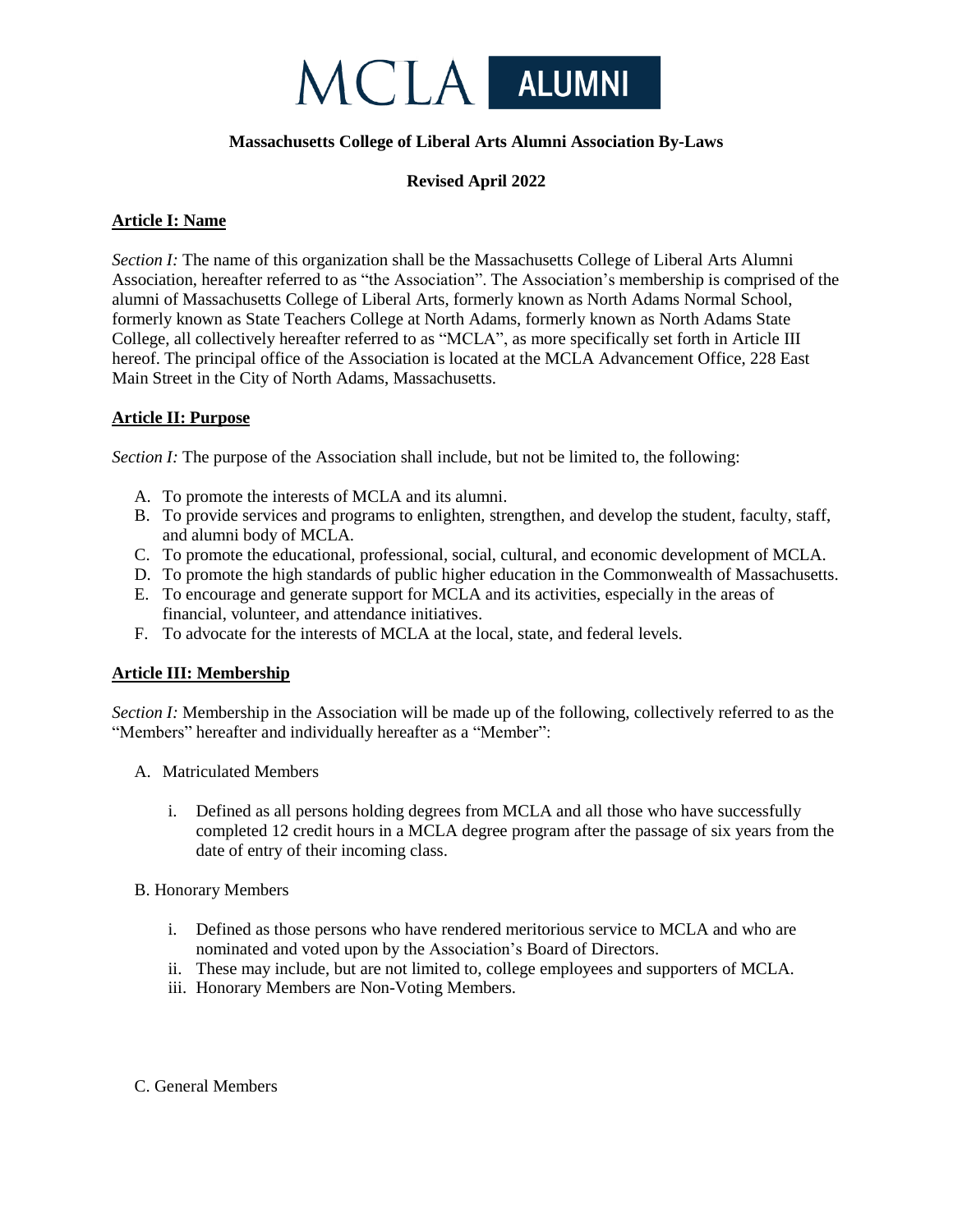- i. Defined as all persons who have not successfully completed 12 credit hours in a MCLA degree program
- ii. General Members are Non-Voting Members.

D. Policy Statement of Non-Discrimination and Diversity

i. In accordance with the Massachusetts Board of Higher Education's policy of nondiscrimination, equal opportunity, diversity and affirmative action, the Association does not discriminate against persons on the basis of race, color, religion, national origin, age, disability, gender, sexual orientation, gender identity, gender expression, genetic information, marital status, parental status, or veteran status.

## **Article IV: Governance & Elections**

### *Section I. Board of Directors*

- A. The Association will be governed by a Board of Directors, hereafter referred to as "the Board", elected and appointed in accordance with Article IV, Section I(B) of these By-Laws.
- B. The Board shall consist of twenty-one Directors, defined and elected, as follows:

i. A total of fifteen Elected Directors shall each serve a three-year term on the Board on a staggered basis whereby five Elected Directors will be elected by Members each year.

(a) Any Matriculated Member in good standing can run for election by submitting application materials as required by the procedure set forth in this Article.

(b) The Alumni Officer, defined in Article IV, Section B of these By-Laws, shall conduct elections yearly via digital and paper balloting. Notification of elections and the slate of Matriculated Members running shall be digitally disseminated to the Association at the start of the election. Elections shall be completed no later than March 15. Election results shall be tallied and disseminated to the Association no later than April 30. Ballots which cannot be verified via the MCLA Registrar as Matriculated Members will not be counted. After the close of the election, all votes shall be tabulated. The five recipients with the highest number of votes shall be notified of their election to the Board.

(c) In the event any of those persons elected to the Board decline the position or otherwise fail to accept the position within thirty days of notice, the positions are to be filled as if they were vacancies in accordance with the procedure set forth in Article IV, Section I(D)(i).

(d) In the case of a vacancy on the Board due to resignation, death, or incapacity of an Elected Director prior to the next scheduled election, the vacancy shall be filled in accordance with the procedure set forth in Article IV, Section I(D)(i)(c).

ii. A total of six Appointed Directors shall each serve a three-year term on the Board on a staggered basis whereby two are to be appointed each year beginning in 2009.

(a) Appointments shall be recommended by the President of MCLA in consultation with the Chair of the Nominations Committee and the Alumni Officer. Recommendations of Appointed Directors shall be submitted for consideration by the Board. The Board must vote to approve or decline each appointment within thirty days of receiving the recommendations.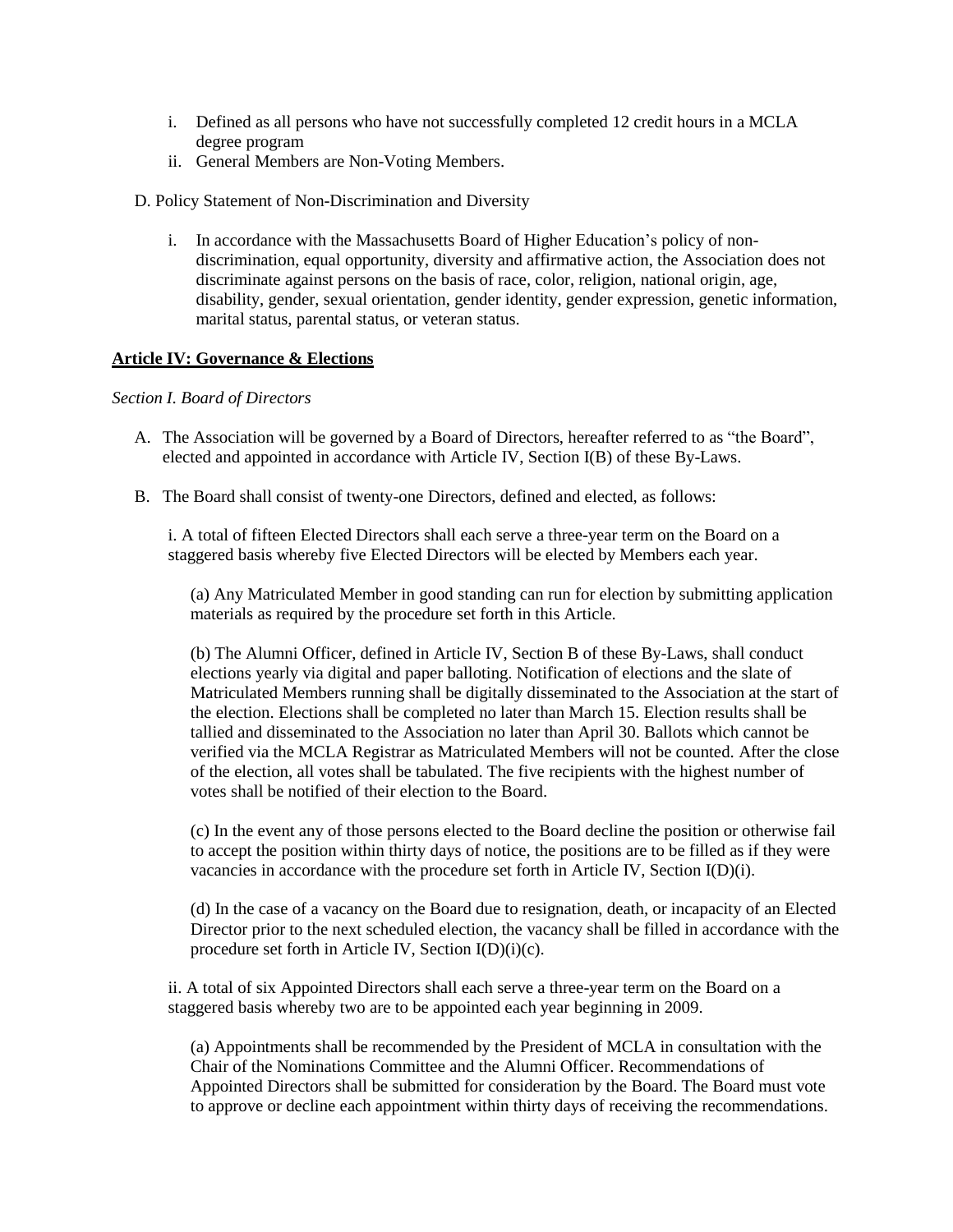If the appointment is declined by the Board, then the President of MCLA shall, within fifteen days of receipt of the decision, recommend an alternate Appointed Director. The Board must vote to approve or decline any alternate Appointed Director within fifteen days of receipt of the recommendation. This process shall be repeated as necessary until Appointed Directors are approved by the Board.

(b) In the case of vacancy on the Board due to resignation, death, or incapacity of an Appointed Director prior to the next regularly scheduled election, the vacancy shall be filled in accordance with Article IV, Section I(B)(ii)(a) of these By-Laws.

C. The President of MCLA or their designee may appoint one MCLA staff member as the Alumni Officer to act as the liaison between the President of MCLA and the Board. The Alumni Officer is not a Director and has no vote on Board matters.

D. Vacancies created by Elected and Appointed Directors due to resignation, death, or incapacity prior to the next regularly scheduled election shall be filled in the following manner:

i. Vacancy in the position of Elected Director shall be filled by offering the person receiving the highest number of votes in the immediate prior election who is not then sitting as a Director, but is otherwise qualified to serve.

(a) If such a person declines the position or fails to accept within thirty days of notice, the vacancy shall be filled by the person receiving the next highest number of votes in the immediate prior election who is not then sitting as a Director, but is otherwise qualified to serve.

(b) This process shall be repeated until the vacancy is filled.

(c) If no person from the immediate prior election slate of Matriculated Members is willing or able to accept the position of Director, then it shall be filled by a simple majority vote of the Board at its next meeting. Any eligible Matriculated Member may be nominated by any Director to serve out the remaining term of the vacant position. The nomination shall be made and seconded orally as well as voted upon at the same meeting.

ii. Vacancy in the position of Appointed Director before the next scheduled appointment shall be filled via the procedure set forth in Article IV, Section 1(B)(ii)(a).

E. Notice of nomination, appointment, or election to the Board shall be sent via First Class United States Postal Service mail to the nominee's or the Elected or Appointed Director's last known address. Notice shall be complete upon mailing.

F. All Appointed and Elected Directors shall be limited to terms that shall be prospective and shall begin at the first meeting of the Board in June. No Director shall serve more than three consecutive terms, but shall be eligible for election or appointment to the board after a period of one year following the expiration of their third consecutive term.

## *Section II. Officers*

A. The Officers of the Board shall consist of a President, Vice President, and Foundation Board Representative. Officer elections will be conducted by the Alumni Officer including the calling for nominations, calling for remarks on candidacies, balloting, and validation of election results. Upon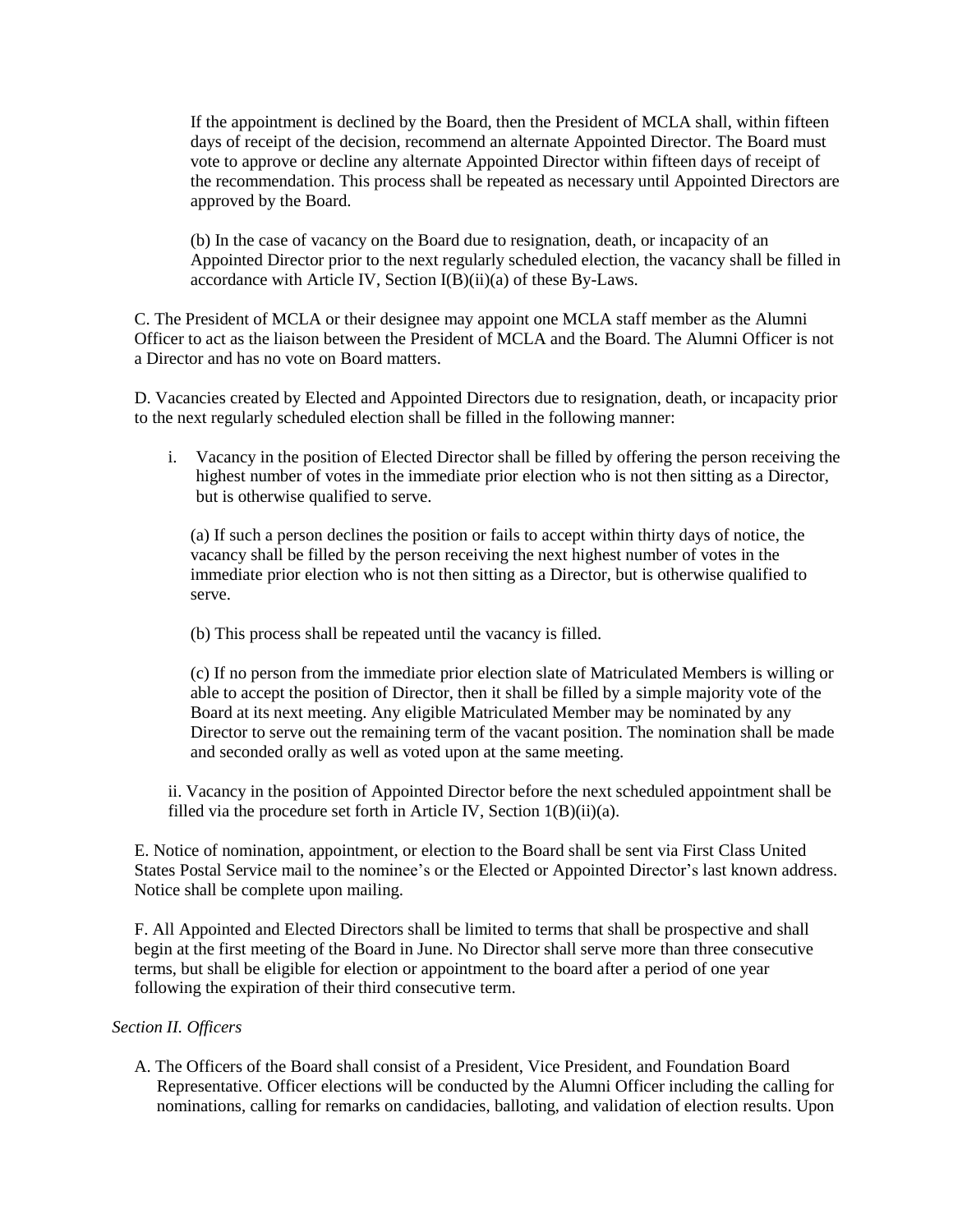conclusion of the election of officers, the newly elected President will resume the business of the Board.

- i. The President and Vice President shall be Directors and shall be elected to office by a simple majority vote of the Board for a term of one year. Elections of officers shall take place at a meeting of the Board held every June. Terms shall begin immediately following the elections at this meeting.
- ii. To the extent permitted by the Board of Directors of the MCLA Foundation, Inc., hereafter referred to as the "MCLA Foundation Board", the Board shall appoint via a simple majority vote one director as the Foundation Board Representative. This Director shall represent the Association before the MCLA Foundation Board and shall serve a term determined by the MCLA Foundation Board.
- iii. . The slate of Officers shall be determined through a digital online open nominations process to be administered by the Alumni Officer no less than three (3) weeks prior to the June meeting of the Board. Nominations shall be made via the online nominations process which will remain open for a period of five (5) business days. Any Director remaining on the Board for the upcoming year as well as recently elected Directors may nominate another Director or themselves. Nominations shall not require a second. Directors shall be informed of their nomination by the Alumni Officer and will have five (5) business days to accept or decline nomination. Upon acceptance of a nomination, Directors may provide the Alumni Officer with a brief statement of candidacy. The Alumni Officer shall disseminate all timely submitted candidate statements to the Board no less than one (1) week prior to the June meeting of the Board.

(a) Election of Officers shall be performed during New Business at the June meeting of the Board. The Alumni Officer shall conduct elections for each position individually and in the following order: President; Vice President; Foundation Board Representative. The Alumni Officer shall allow candidates to make brief statements of no more than two (2) minutes each. The Alumni Officer shall then allow Directors to ask questions of each candidate for a period of no more than five (5) minutes per candidate. Election for each position shall take place immediately following the conclusion of the question and answer period via anonymous paper balloting for Directors physically present at the meeting and via confidential electronic voting for Directors participating remotely as confirmed by the Alumni Officer.

(b) President, Vice President, and Foundation Board Representative shall be determined by those candidates that receive the most votes. Should there be a tie in balloting for any position, the Alumni Officer shall restart the process for that position and conduct it in succession until one candidate has received the most votes.

(b) Outgoing Directors whose terms are ending are not eligible to vote in the election of Officers.

(d) Only those Directors marked present at the start of the meeting shall be permitted to participate and vote in the election process. Should a Director join the meeting late, they shall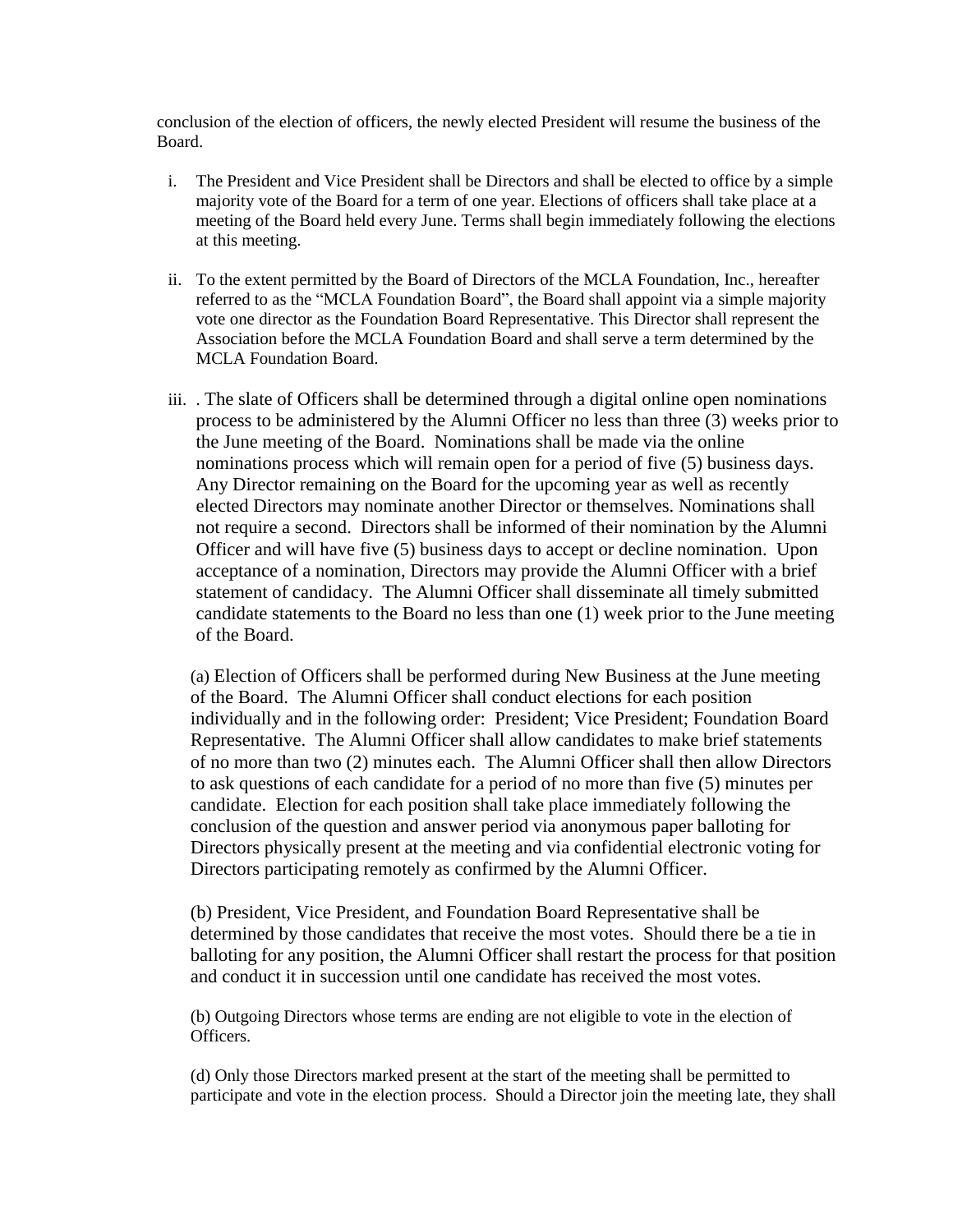be asked to recuse themselves from the election process for its duration. Votes by proxy are allowed with excused absence, and must be provided to the Alumni Officer prior to the start of the meeting.

(c) Officers shall have term limits that shall be prospective and shall begin at the June meeting of the Board immediately following elections. No Director shall serve more than two consecutive terms in the same Officer position, but shall be eligible for this or other Officer positions following a two-year hiatus.

## *Section III. Vacancies in Officers*

A. Vacancy in any of the Officer positions outlined in Article IV, Section II(A) occurring before the next regularly scheduled election of Officers shall be filled in the following manner:

- i. Vacancy in the office of President shall be filled by the Vice President who shall thereafter be referred to as the Acting President.
- ii. Vacancy in the office of Vice President shall be filled by a special election at the next meeting of the Board. This election shall be conducted by the procedure outlined in Article IV, Section II(A)(iii).
- iii. Vacancy in the office of Foundation Board Representative shall be filled by a special election at the next meeting of the Board. This election shall be conducted by the procedures outlined in Article IV, Section II(A)(iii)
- iv. Officers installed or elected due to midterm vacancy shall serve until the next regularly scheduled election of Officers outlined in Article IV, Section F. Should a Director become an Officer through vacancy, they shall be considered as not having served a full term as defined in Article IV, Section  $II(A)(iii)(c)$ .

# **Article V: Duties & Responsibilities of Officers & Directors**

### *Section I. Duties & Responsibilities of Directors*

- A. Directors, making up the Board, shall direct and be responsible for the policies and the activities of the association. They shall also include, but not be limited to, the following:
	- i. To provide financial support for MCLA to the best of their ability, up to and including aiding MCLA in its fundraising efforts.
	- ii. To assume an active leadership role in the Association, individually and in conjunction with others in order to plan, review, and implement programs and activities consistent with MCLA's vision and mission. This includes oversight of strategic direction and other programs that give visibility to the Association and MCLA.
	- iii. To attend all Board meetings as well as any annual Alumni Retreat.
	- iv. To serve, as appointed, on at least one of the Standing Committees of the Board, as defined in Article VIII.
	- v. To, when appropriate, to nominate individuals for the Alumni Association Awards.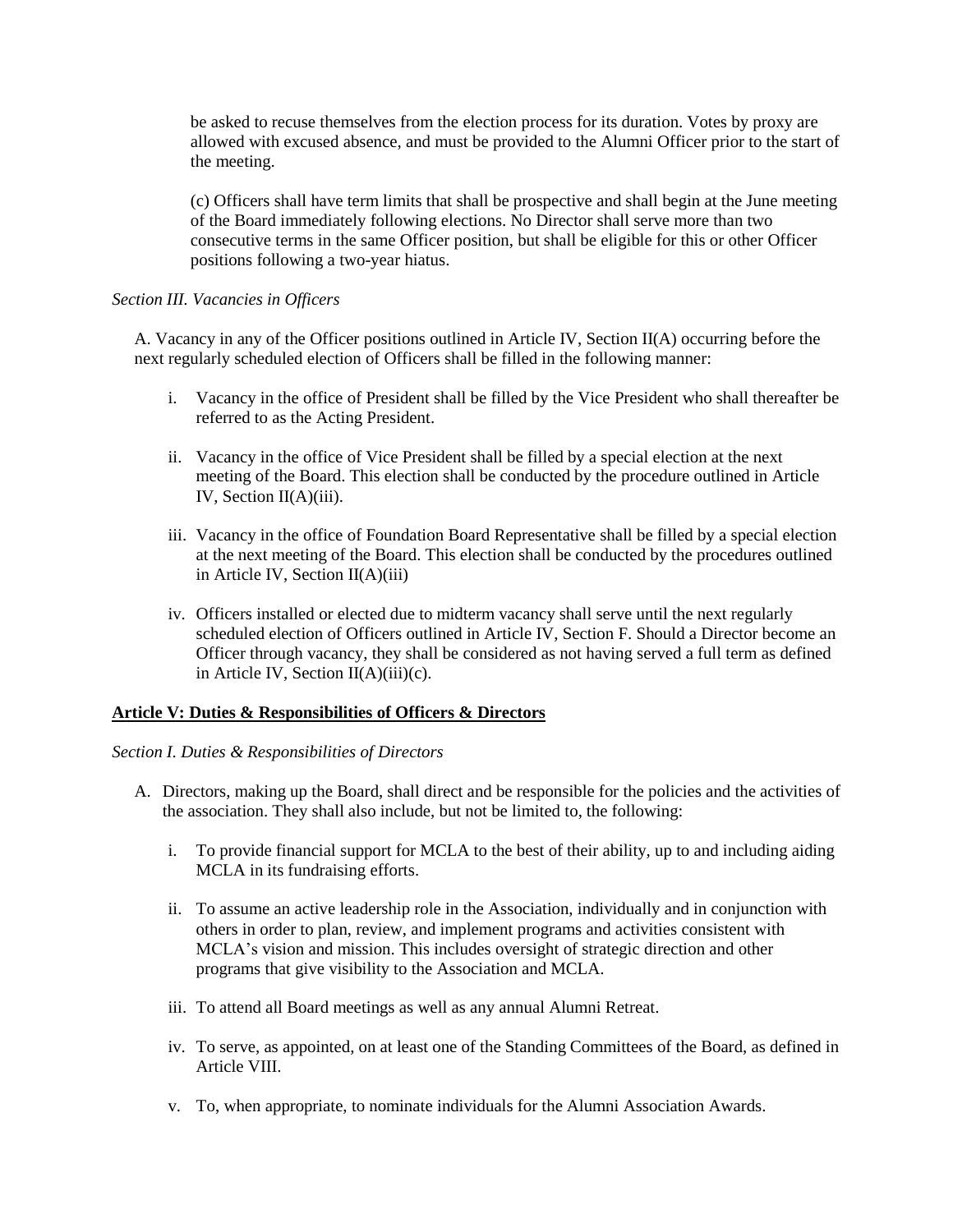- vi. To support MCLA activities and programs through personal attendance, volunteer efforts, and promotion. These activities include, but are not limited to, reunions, commencement, the MCLA Golf Classic, the Athletic Hall of Fame, the Distinguished Alumni Luncheon, regional alumni events, and campus-related activities designed to encourage alumni interaction with current students.
- vii. To Actively advocate for MCLA at all levels.
- B. Directors shall attend all scheduled meetings of the Board. Directors unable to attend a scheduled meeting of the Board shall notify the President of the Board and the Alumni Officer.
- C. Once per calendar year, Directors shall aid the Board in publishing an appropriate annual report to all Members of the Association.

## *Section II. Duties & Responsibilities of Officers*

- A. The duties and responsibilities of the President of the Board are as follows:
	- i. To call and preside at all meetings of the Board.
	- ii. To serve as an ex officio member of all Standing Committees of the Board.
	- iii. To represent the Board and the Association at appropriate ceremonies, functions, and events.
	- iv. To, in conjunction with the Vice President, to appoint Directors to each of the Standing Committees of the Board and any Special Committees that may exist.
- B. The duties and responsibilities of the Vice President of the Board are as follows:
	- i. To perform the duties of the President of the Board should they request it or should the necessity be created in the event of vacancy.
	- ii. To serve as the parliamentarian of the Board.
	- iii. To, with assistance from the Alumni Officer, to oversee the Standing Committees of the Board and any Special Committees that may exist as a means of ensuring each meets its goals and objectives in a timely manner.
- C. The duties of the Foundation Board Representative are as follows:
	- i. To act as a liaison between the Board and the MCLA Foundation Board.
	- ii. To attend all meetings of the MCLA Foundation Board.
	- iii. To provide the MCLA foundation report at each meeting of the Board.

# **Article VI: Finances**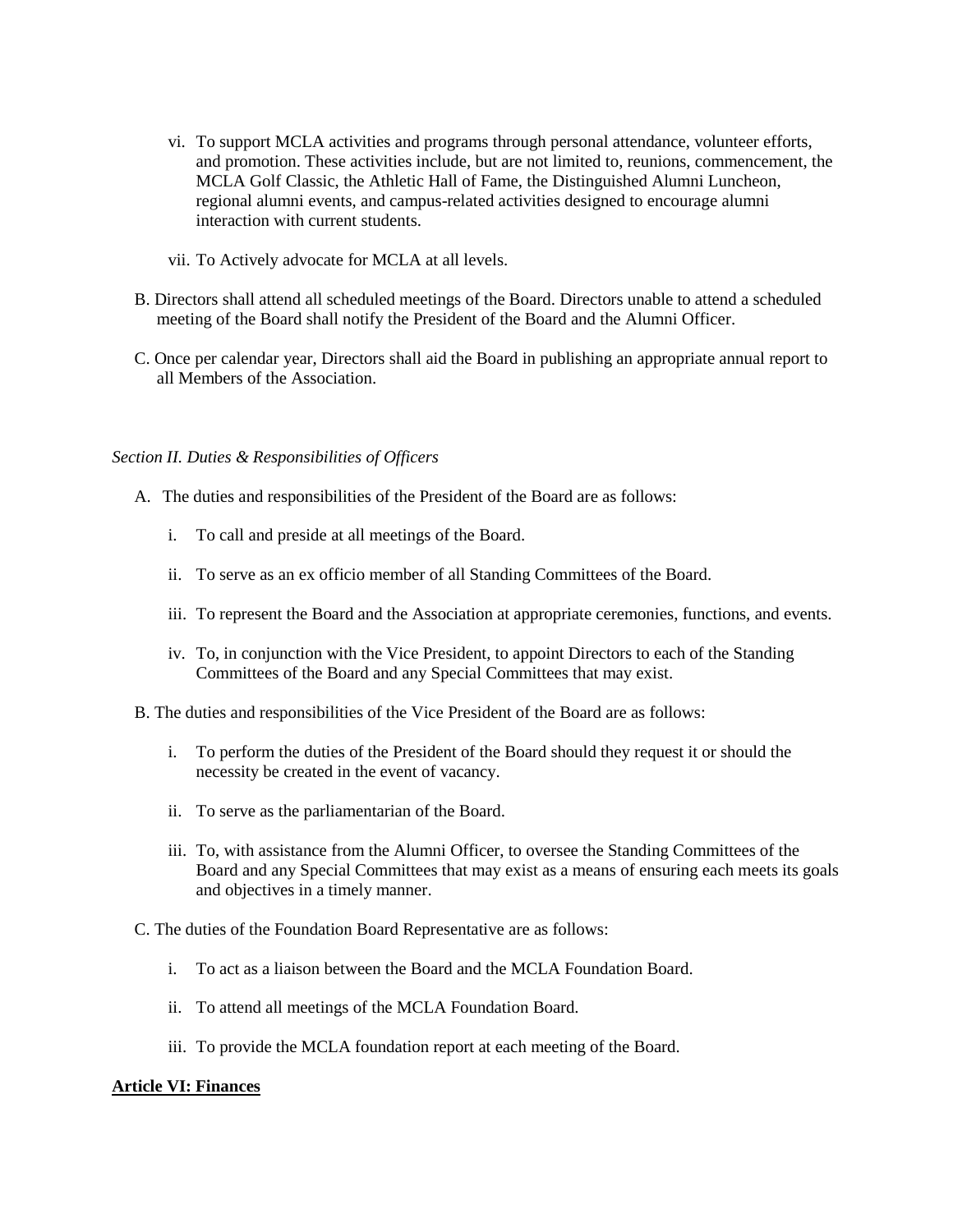*Section I.* The Chief Advancement Officer of MCLA shall be responsible for all financial and scholarship accounts of the Association. The MCLA Foundation shall hold all funds accruable through fundraising drives and projects. All fund disbursements shall be authorized by the Chief Advancement Officer of MCLA who shall work closely with the Alumni Officer to meet regular obligations as needed day to day. With proof of receipt provided to the Alumni Officer within 30 days of a scheduled board meeting, Directors will be provided an annual reimbursement of a maximum of \$200.00 in an academic year for lodging expenses order to participate in meetings of the Board.

# **Article VII: Meetings**

# *Section I. Types of Meetings*

- A. Regular Meetings of the Board shall occur no less than four times per calendar year. They shall be held at such time and place as the Board may decide, provided the meetings are held within the Commonwealth of Massachusetts. Notice of the time, place, and general purpose of each meeting shall be disseminated to each Director no less than seven days prior to the meeting by whatever means are most practicable.
- B. Special Meetings of the Board may be called by the President or upon written petition to the Vice President by ten Directors. The purpose of the Special Meeting shall be stated as part of the petition. Notice of the time, place, and general purpose of any Special Meeting shall be disseminated to each Director no less than seven days prior to the meeting by whatever means are most practicable. No business shall be transacted at the Special Meeting except for the business for which it was called.

*Section II.* Meetings of the Board and Standing Committees shall be open to all Members, provided that the Board or any Standing Committee does not, by a simple majority vote, enter into a closed session consistent with the Open Meeting Laws of the Commonwealth of Massachusetts to discuss matters that it deems best discussed under such conditions.

*Section III.* A simple majority of the sitting Directors of the Board must be present to constitute a quorum for the transaction of business at Regular Meetings and Special Meetings.

*Section IV*. Decisions will be made by a simple majority vote of the Board, except for votes on removal from the Board as outlined in Article IX, Section I(A).

*Section V*. The current President of the MCLA Student Government Association or their designee shall be invited by the Alumni Officer to attend Regular Meetings of the Board.

# **Article VIII: Committees**

# *Section I. Committee Membership*

- A. Standing and Special Committees shall be appointed, as needed by the President of the Board with the approval of a simple majority vote of the Board. The Chair of each committee shall be a Director who has served the Board of Directors for at least one academic year at any point, appointed via the procedure set forth in Article VI, Section II(A)(iv).
- B. Notwithstanding any provisions of this Article, the Board may establish and give powers to additional Standing and Special Committees at its discretion. Any Director may make a motion of this nature at a meeting of the Board and, upon being duly seconded, it shall be approved or denied by a simple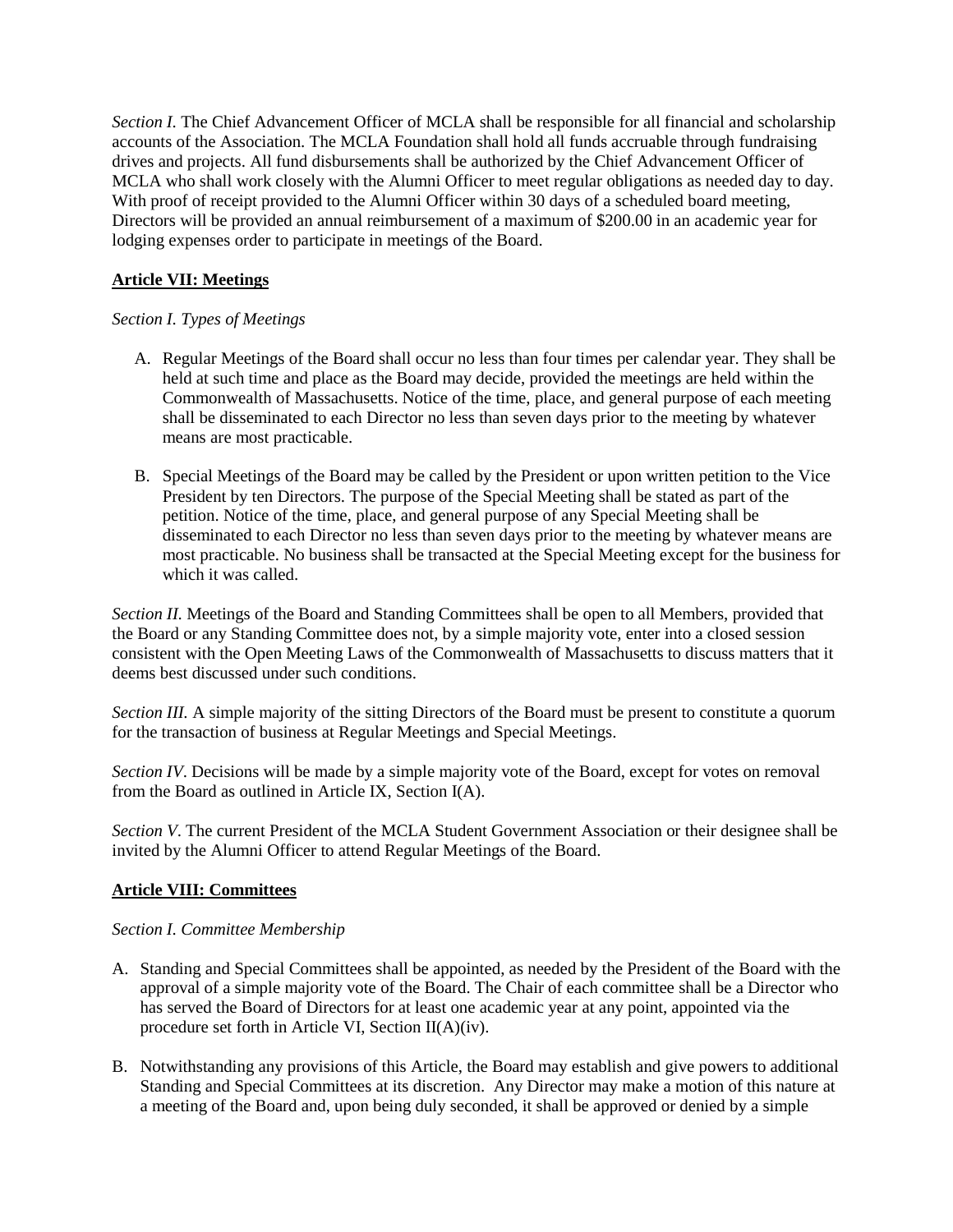majority of the Board. Any Standing or Special Committees established in this nature will expire in June of every calendar year unless a Director submits formal request to the By-Laws Committee seeking that it be permanently established.

- C. Notwithstanding any provisions of this Article, Ex-Officio Members deemed necessary to the work of a Committee may be appointed to that Committee by its respective Chair. Ex-Officio Members of Committees terms will expire in June of every calendar year unless they are otherwise removed from the Committee by its Chair prior to that date.
- D. Standing committees shall consist of a minimum of five (5) Directors.

## *Section II. Standing Committees*

- A. The following committees will be Standing Committees of the Board:
	- i. There shall be a Nominations Committee charged with the following:

(a) Identifying and nominating qualified Members to run for election to the Board and to cultivate potential Directors by inviting their involvement in Association activities

(b) Recommending Appointed Directors to the Board, in accordance with the procedure set forth in Article IV, Section I(B)(iii)(a).

(c) Identifying and soliciting nominations of qualified persons for the following— Distinguished Alumnus Award, Humanitarian Award, Outstanding Service to the College Award, Blue & Gold Award, Outstanding Educator Award, and Outstanding Educator Emeritus Award.

(d) Surveying criteria for Association scholarships, reviewing student applications, and determining the number and amount of scholarships to be awarded in a given year.

ii. There shall be an Outreach Committee charged with the following:

(a) Facilitating the Board's involvement in activities that will enhance the facilitation of alumni engagement.

(b) Supporting and establishing programs and processes that involve alumni in the activities of the Board and the Association.

(c) Marketing and communicating information to build alumni presence at significant events while generating alumni support for MCLA.

(d) Overseeing and supporting the Class Agent Program of the Association.

iii. There shall be a By-Laws Committee charged with the following:

(a) Reviewing the By-Laws from time-to-time and submitting proposed revisions to the Board for a vote.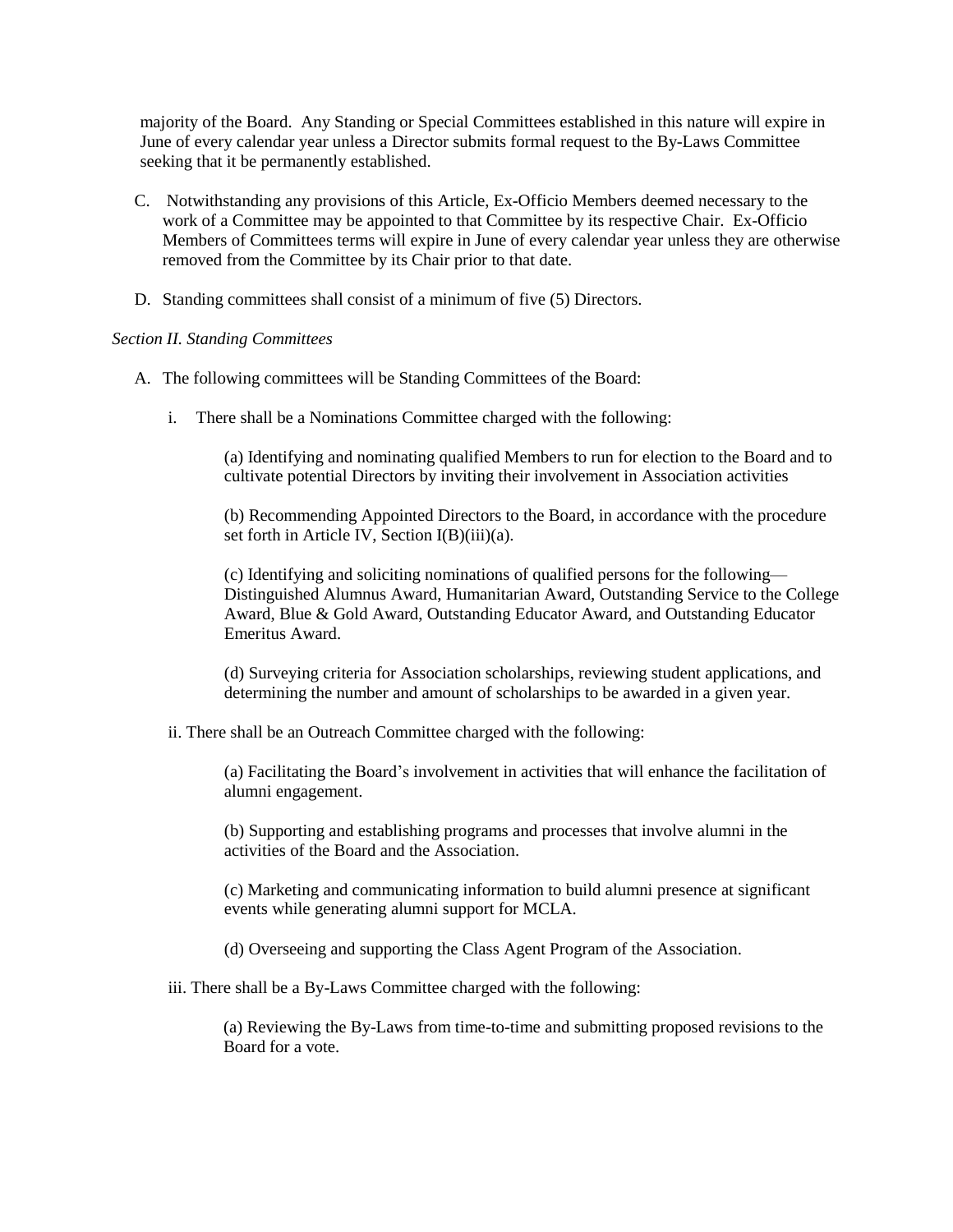(b) Reviewing and making recommendations on amendments submitted by Directors in accordance with Article XI.

iv. There shall be an Engagement and Enrichment Committee charged with, but not limited to, the following:

- (a) Making recommendations to the Board in coordination with the Alumni Officer on initiatives that will further enhance the civic and social participation of alumni as members of the broader MCLA community.
- (b) Coordinating with the Alumni Officer and Outreach Committee to ensure the Board is actively engaging and supporting Members who represent the expansive and robust experiences of the MCLA alumni network.
- (c) Suggesting further actions the Board can take to to support and expand continuing education and awareness regarding issues impacting Members
- (d) Identifying ways in which the Board and the Association can engage with identitybased constituencies to broaden the breadth and impact of their work.

# **Article IX: Sanctioning & Removal of Directors**

*Section I. Removal for Just & Stated Cause*

A. Any Director or Officer may be removed for just and stated cause by a two-thirds majority vote of the sitting Directors of the Board. The notice of the meeting in which this vote is to take place shall expressly indicate the vote is on the agenda for the meeting.

### *Section II. Removal for Unexcused Absence*

A. After two absences from either Regular or Special Meetings or Committee Meetings of the Board without notification as required in Article V, Section  $I(B)$ , the member will be referred to the Executive Committee of the Board for discussion and review. The President of the Board may, upon review, ask for the Director's resignation. The resulting vacancy shall be filled in accordance with the procedure set forth in Article IV, Section I(D).

### **Article X: Rules of Procedure**

*Section I*. Robert's Rules of Order, Revised, shall govern the proceedings of the Association and the meetings of the Board. Robert's Rules of Order, Revised, shall be the parliamentary authority governing meetings of the Association, the Board, and all committees thereof, subject to state laws, these By-Laws, and any such standing rules as the Board may adopt to serve as guidelines for the conduct of business and operations for the Board and its committees. The Vice President of the Board shall oversee the rules of procedure.